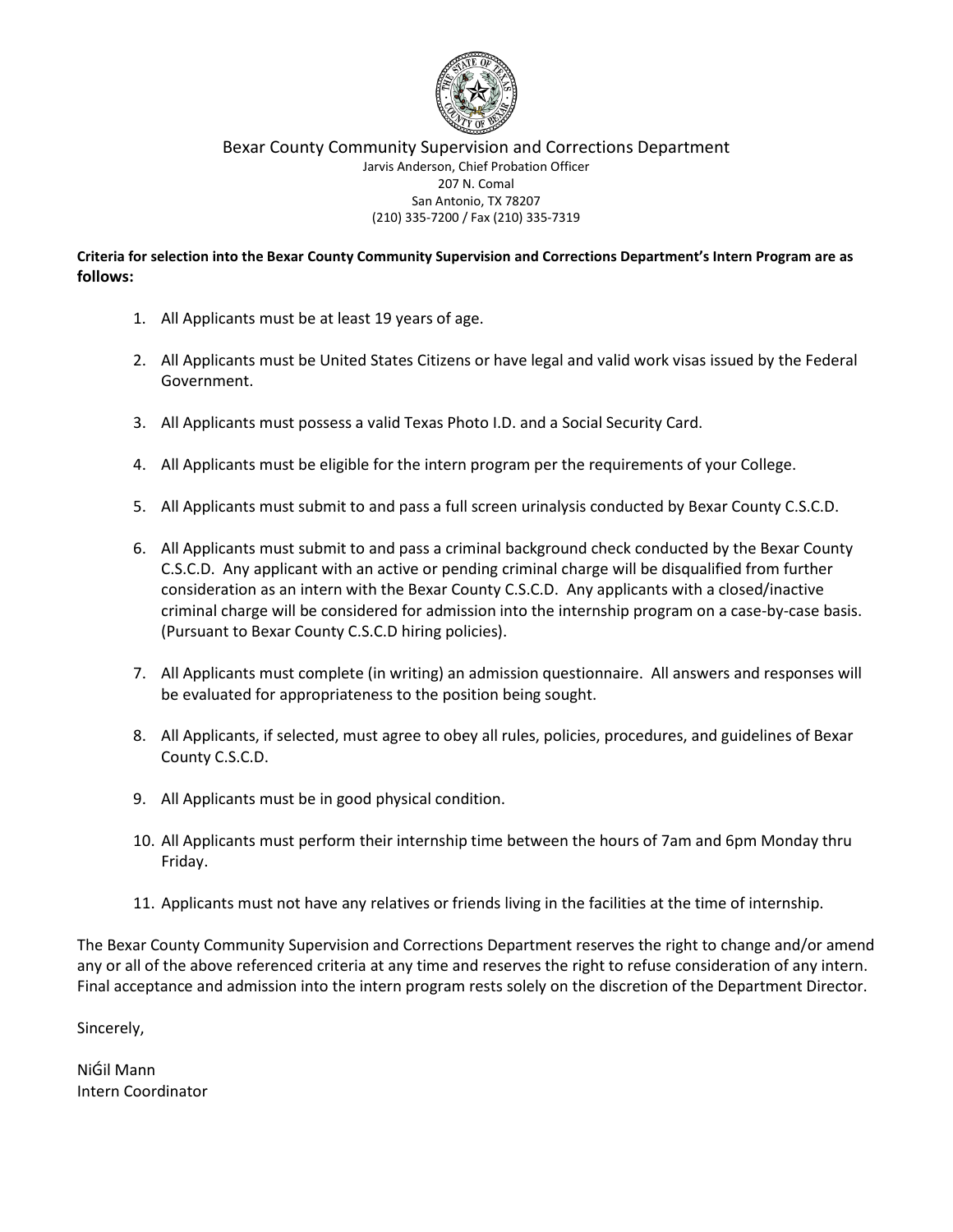

# **Intern Program Purpose and Guidelines**

## **PURPOSE:**

To provide the student with an opportunity to put into practice the knowledge, concepts, and skills he/she has learned in the classroom and to prepare him/her for entering a Corrections Agency as a Professional Worker.

## **LEARNING OBJECTIVES:**

- To become familiar with the Bexar County Community Supervision and Corrections Department procedures and policies
- To learn the concept of having a Community Supervision and Corrections Department
- To become familiar with community resources and how to make referrals to them
- To become aware of agency and community limitations which create barriers in helping clients
- To learn telephone techniques
- To review and learn case management and case planning
- To observe one-on-one counseling techniques between the Supervision Officer and the probationer
- To learn, know, and understand what the probationer needs to abide by on the conditions of probation and to enforce these
- To be aware and abide by the "Confidentiality of Records" contract that is set and signed by all
- To develop oral, written and interpersonal skills
- To learn responsibility and sound judgment
- Overall to learn how professional organizations work

#### **DUTIES INCLUDE BUT ARE NOT LIMITED TO:**

- Assist Supervision Officers in the day to day running of the office.
- Answer phones and/or take messages.
- Organize files/folders in chronological order.
- Schedule or re-schedule report dates.
- File reports, face sheets, receipts, etc.
- Use of copy machine in making or reproducing copies.
- Take files or papers to support staff for typing or placement in computer system.
- Use of fax machine.
- Requests warrant check and/or criminal record checks.
- Help in the matter of doing reassessments on probationers.
- Basically, to be an extra hand and to assist the Supervision Officers in most of the general aspects of the job.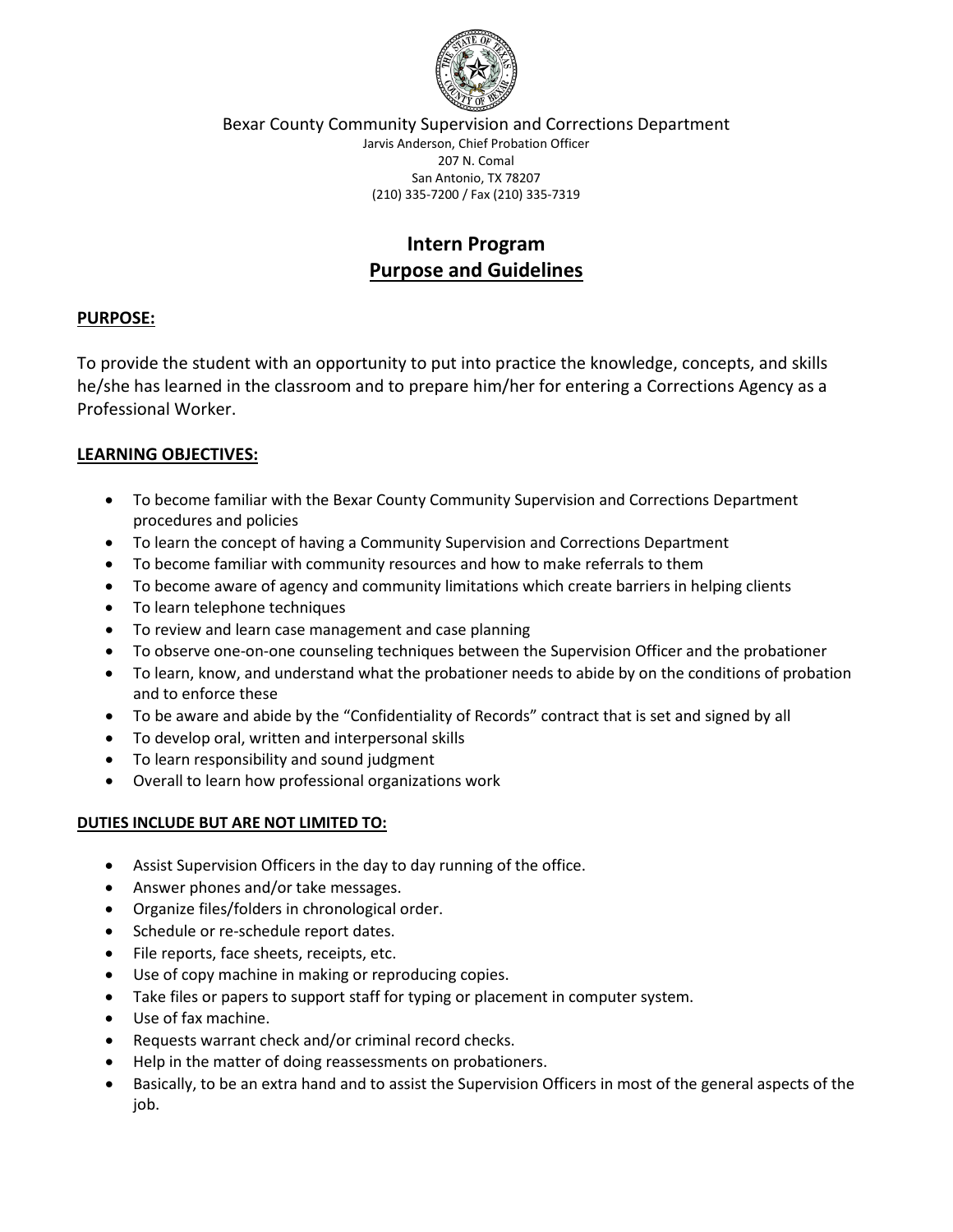

Bexar County Community Supervision and Corrections Department

# **Intern Program**

# **General Guidelines**

In order to maintain consistent professional responsibility to the courts, agencies we work with, the community at large, and the probationers we seek to rehabilitate, the following general rules are to be followed by all interns:

- 1. Gifts or services will not be accepted from probationers.
- 2. Do not discuss case files and related information outside the probation office. A confidentiality pledge will be signed and placed in the intern file.
- 3. Always check with the respective supervision officer before discussing a case with an outside agency.
- 4. At no time will an intern act in the capacity of a supervision officer. If and when representing a supervision officer, an identification card will be presented.
- 5. Every effort will be made to cooperate with community agencies. Care will be taken to respect the confidentiality of information given or received from any of these agencies.
- 6. Money for supervision fees, fines, court costs, court appointed attorney fees, and restitution will not be accepted from the probationer to make payments on their behalf.
- 7. An identification card will be prepared and issued within a few days of service. Upon

completion or termination of service, the card will be surrendered to the Department.

I have read the above information and with my signature below, I hereby agree to abide by the guidelines.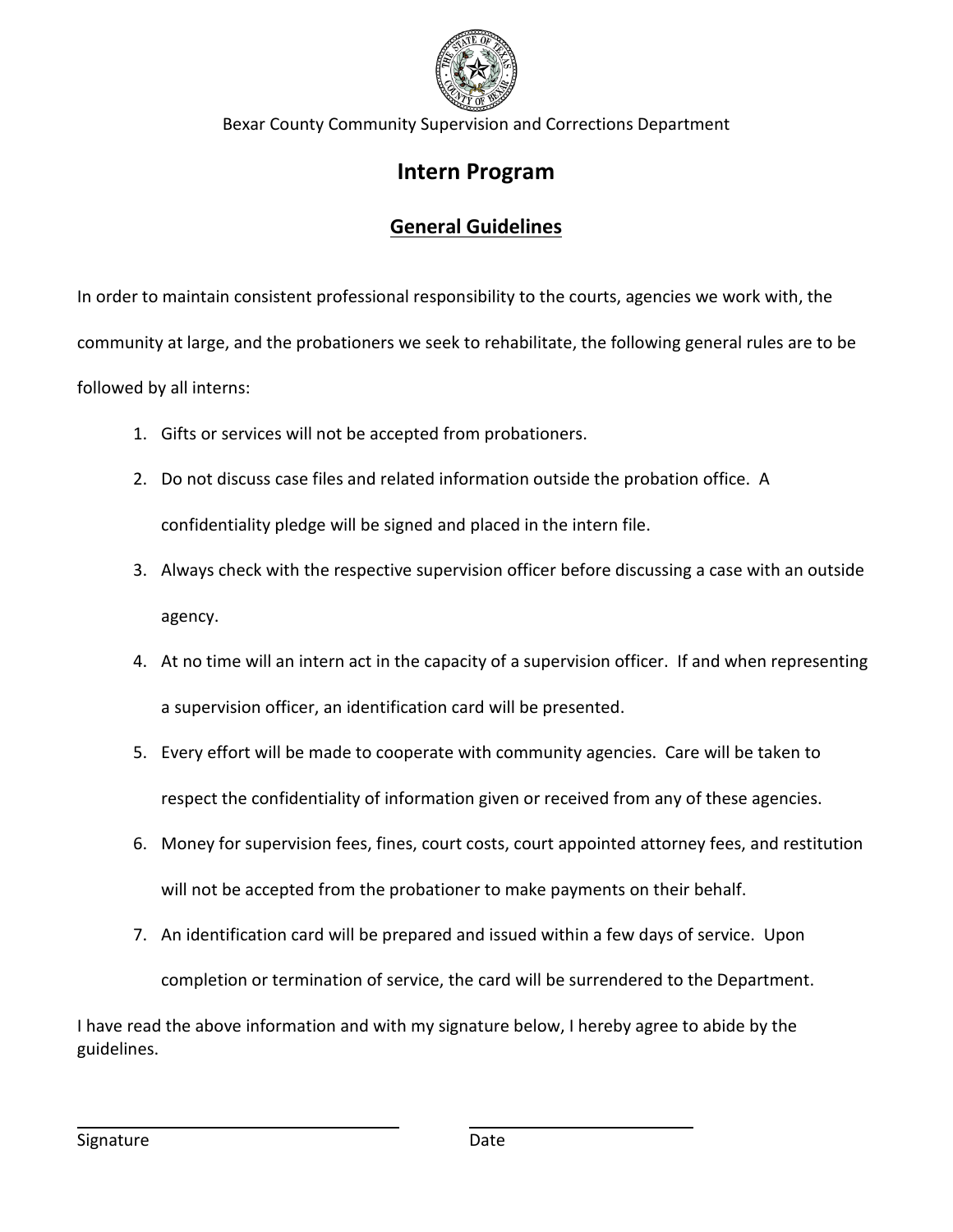## **INTERN INTERVIEW QUESTIONS**

1. Tell me a little about yourself. (Family, Hobbies, etc.) 2. How many college hours do you have or do you have a Degree? In what field of study? 3. Why did you decide to major in the above-cited field of study? 4. Are you currently working? (Paid or Volunteer) Where? How long? 5. What would you consider to be the ideal job (paid or unpaid) for you? Explain. 6. What have you enjoyed most in your previous work or school assignments? 7. What kind of people do you work with best as co-workers? A. What kind of people are you most interested working with and why?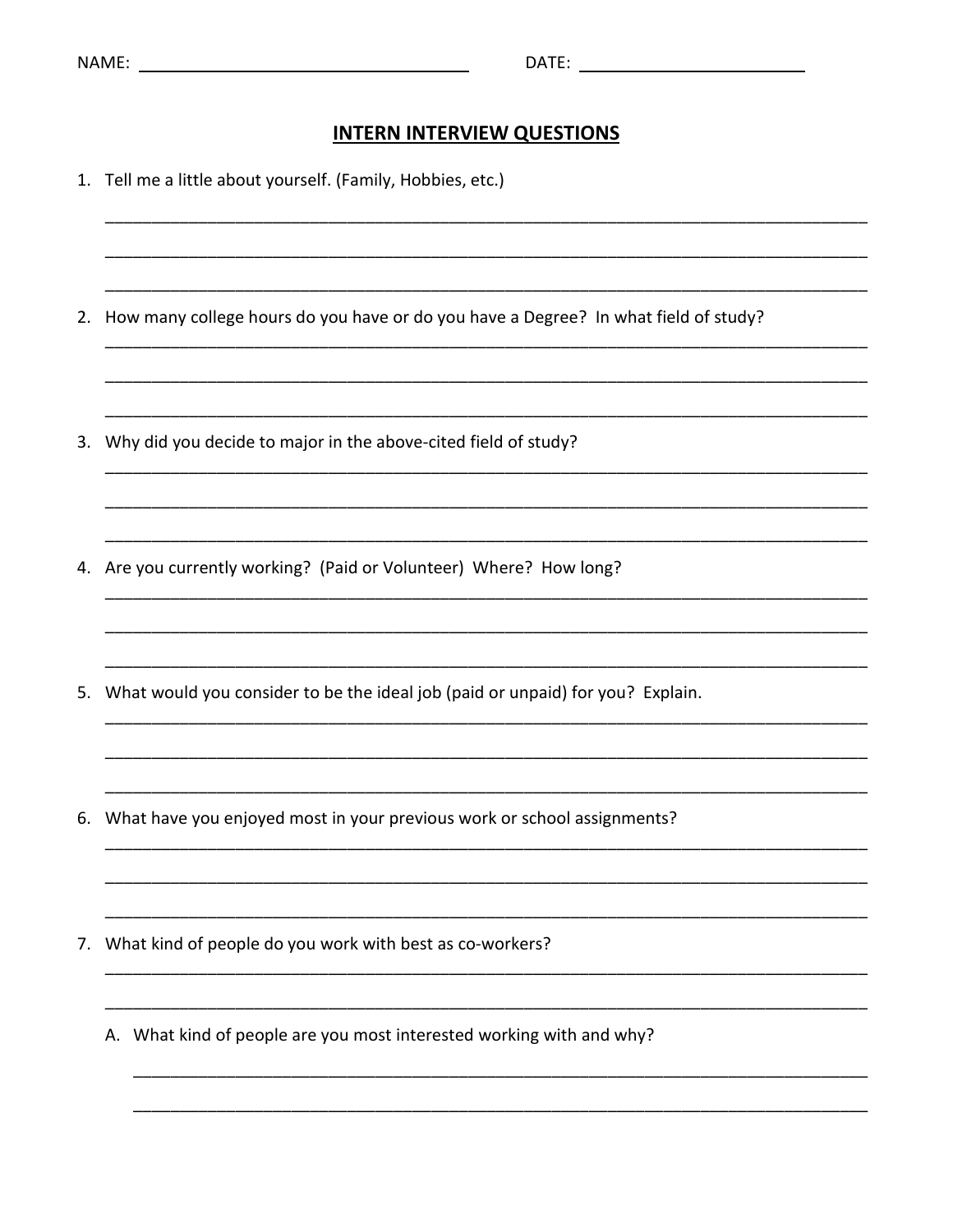- B. Are there types of people you feel you would be unable to work with?
- 8. What are your greatest accomplishments?
- 9. What do you like to do in your leisure time?
- 10. How would you describe your work habits and what kind of worker would you say you are?
- 11. Thinking back, what are the most significant decisions you have made in your life and how do you feel about them?
- 12. What makes you really angry and how do you deal with this anger?
- 13. Describe your temperament. What do you like best about yourself? If you could, what would you improve?
- 14. What kind of supervision do you prefer while working on a particular task or assignment?
- 15. Why do you want to do your Internship with our Department, and what do you hope to gain through your experience with us?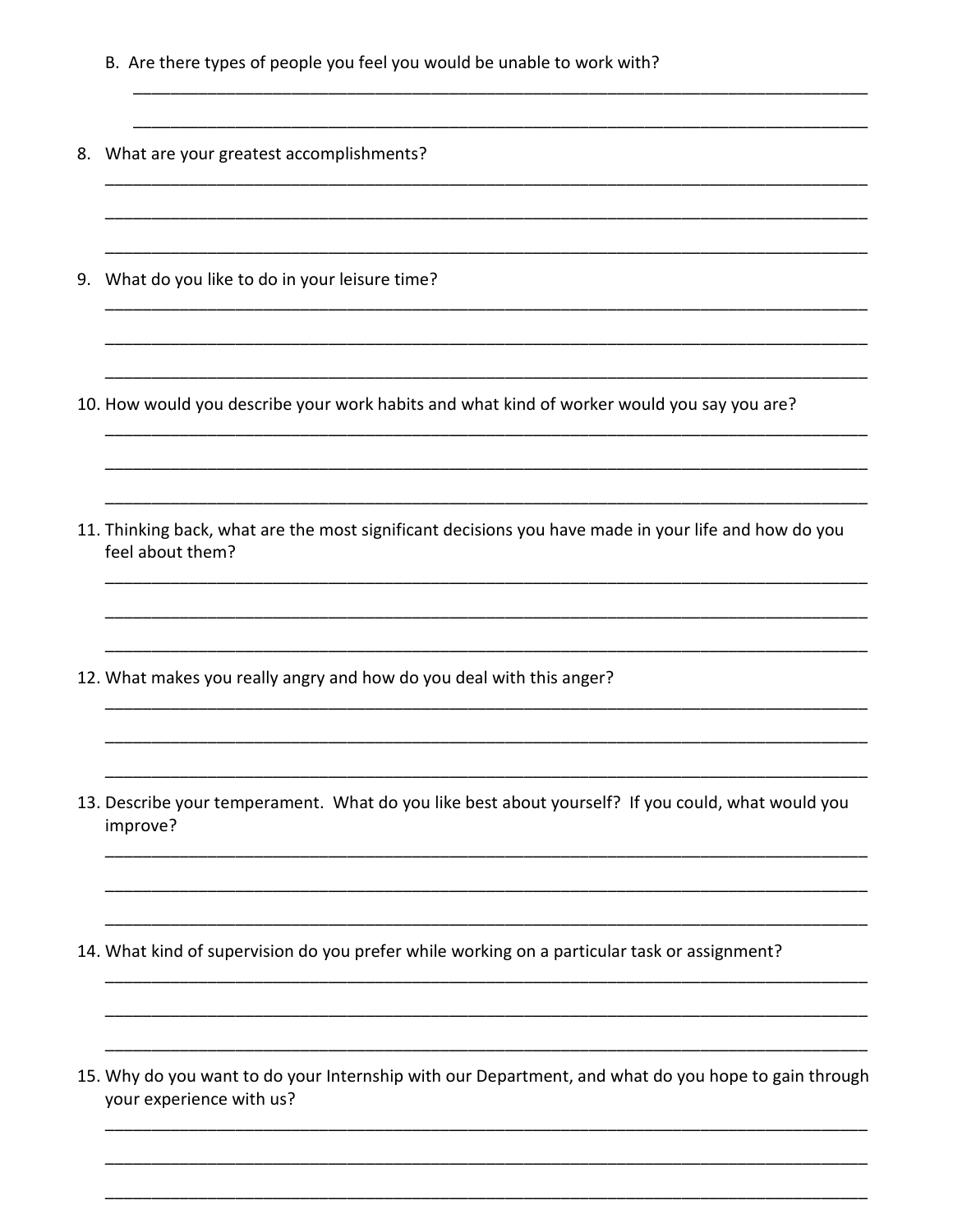| A. What are your long-range objectives?                                                                       |
|---------------------------------------------------------------------------------------------------------------|
|                                                                                                               |
| 16. What is "probation"?                                                                                      |
|                                                                                                               |
| 17. What do you believe the duties/responsibilities are of a Supervision Officer?                             |
|                                                                                                               |
| 18. Do you want to be a Supervision Officer? Why?                                                             |
|                                                                                                               |
| 19. If you were accepted into the program, what hours and days could you work? When could you<br>begin?       |
|                                                                                                               |
|                                                                                                               |
| <b>Interviewer's Comments:</b>                                                                                |
|                                                                                                               |
|                                                                                                               |
| No <sub>1</sub><br>Accepted or Not Accepted into the Program: Yes $\Box$<br><b>REASON for Non-Acceptance:</b> |
|                                                                                                               |
|                                                                                                               |
|                                                                                                               |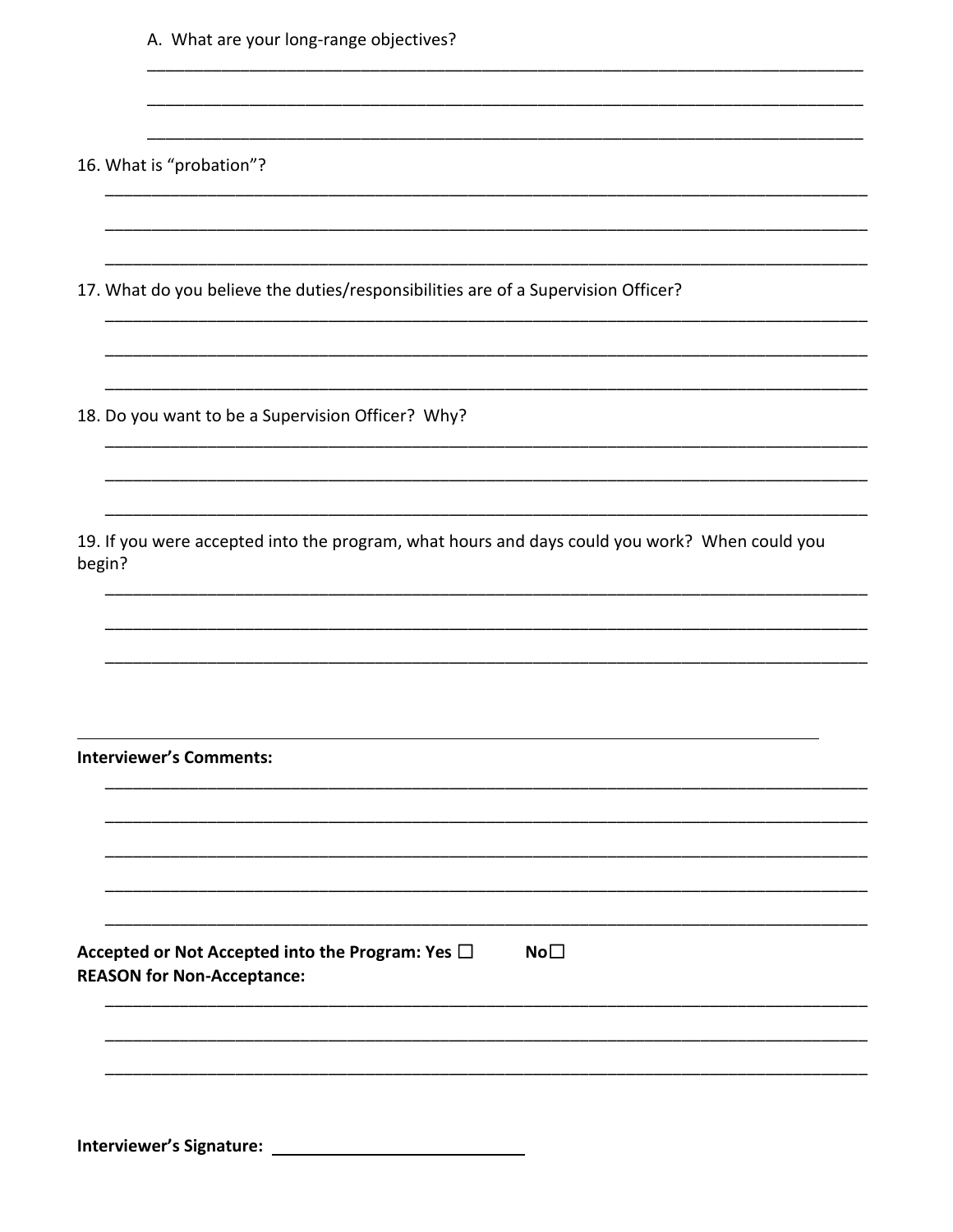

# **STATEMENT OF UNDERSTANDING**

I, 1. 2008 1. 2010 1. 2010 1. 2010 1. 2010 1. 2010 1. 2010 1. 2010 1. 2010 1. 2010 1. 2010 1. 2010 1. 2010 1. 2010 1. 2010 1. 2010 1. 2010 1. 2010 1. 2010 1. 2010 1. 2010 1. 2010 1. 2010 1. 2010 1. 2010 1. 2010 1. 2010 1. my time to come in and work I do not in any form or fashion believe or expect the Bexar County Community Supervision and Corrections Department to hire me for any type of position because of the time I am donating. I also know and understand that this statement is mentioned in the "Intern Acknowledge Program" form as well.

\_\_\_\_\_\_\_\_\_\_\_\_\_\_\_\_\_\_\_\_\_\_\_\_\_\_\_\_\_\_\_\_\_\_ \_\_\_\_\_\_\_\_\_\_\_\_\_\_\_\_\_\_\_\_\_\_\_\_\_\_\_\_\_\_\_

\_\_\_\_\_\_\_\_\_\_\_\_\_\_\_\_\_\_\_\_\_\_\_\_\_\_\_\_\_\_\_\_\_\_ \_\_\_\_\_\_\_\_\_\_\_\_\_\_\_\_\_\_\_\_\_\_\_\_\_\_\_\_\_\_\_

Signature of Intern **Date** 

Signature of Witness **Date**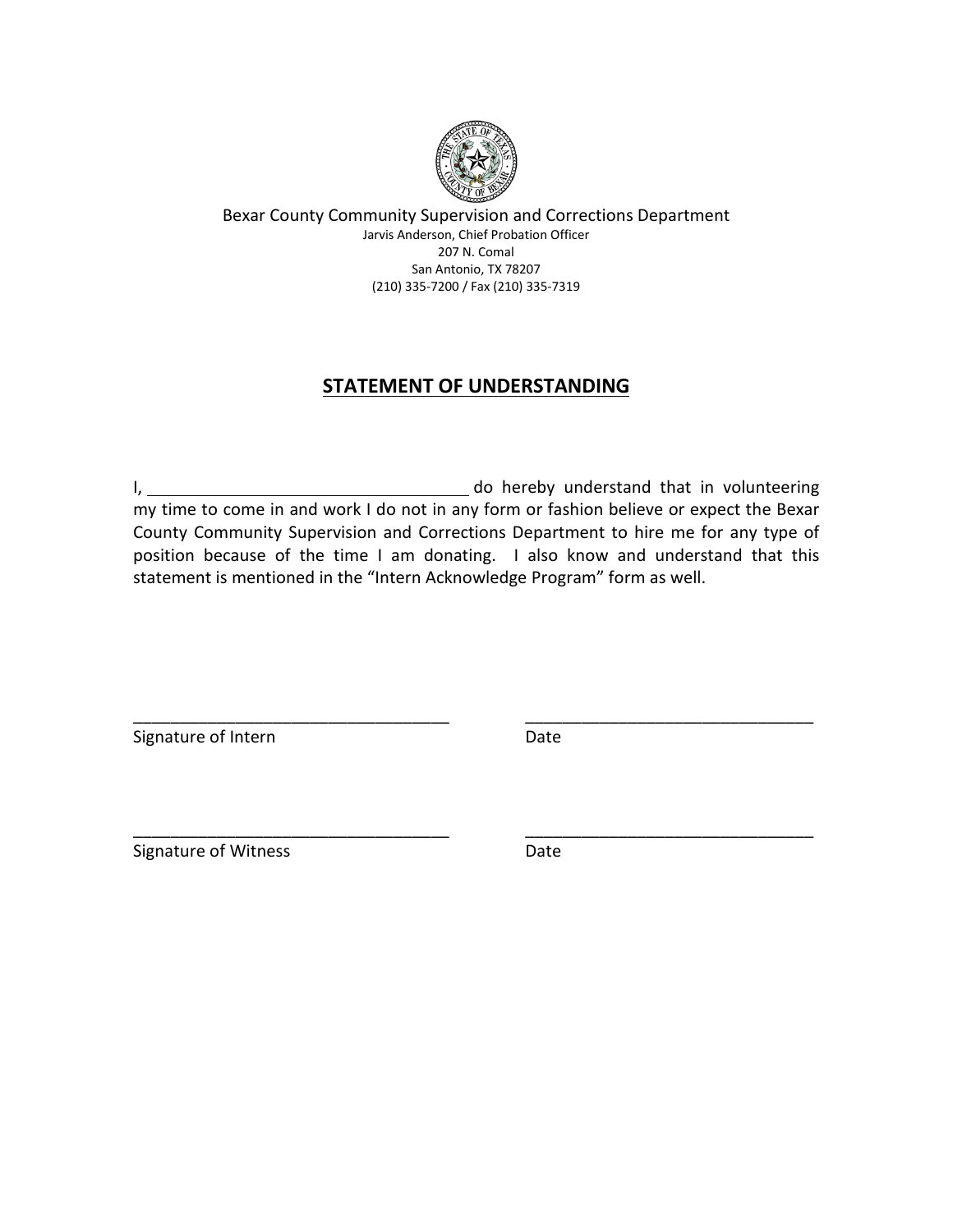

## **INTERN CONFIDENTIALITY AGREEMENT**

Because of the type and nature of work involved in the Bexar County Community Supervision & Corrections Department (CSCD), I recognize and accept the fact that all subject matter handled by this office is strictly confidential and not for general public consumption or dissemination and that unlawful disclosure of the same could result in civil or criminal liability on my behalf.

I assume the responsibility stipulated by the Bexar County Community Supervision & Corrections Department (CSCD) and agree to indemnify and save harmless the said department, its chief probation officer and employees from and against any and all claims, demands, actions, suits or any cause of action whatsoever, and against any loss, injury, cost, expense and damage resulting thereof, arising out of or involving any negligence on my part in the exercise of this service as an Intern with the Bexar County Community Supervision & Corrections Department (CSCD).

\_\_\_\_\_\_\_\_\_\_\_\_\_\_\_\_\_\_\_\_\_\_\_\_\_\_\_\_\_\_\_\_\_\_ \_\_\_\_\_\_\_\_\_\_\_\_\_\_\_\_\_\_\_\_\_\_\_\_\_\_\_\_\_\_\_

\_\_\_\_\_\_\_\_\_\_\_\_\_\_\_\_\_\_\_\_\_\_\_\_\_\_\_\_\_\_\_\_\_\_ \_\_\_\_\_\_\_\_\_\_\_\_\_\_\_\_\_\_\_\_\_\_\_\_\_\_\_\_\_\_\_

This agreement becomes effective:

Signature of Intern **Date** 

Signature of Witness **Date**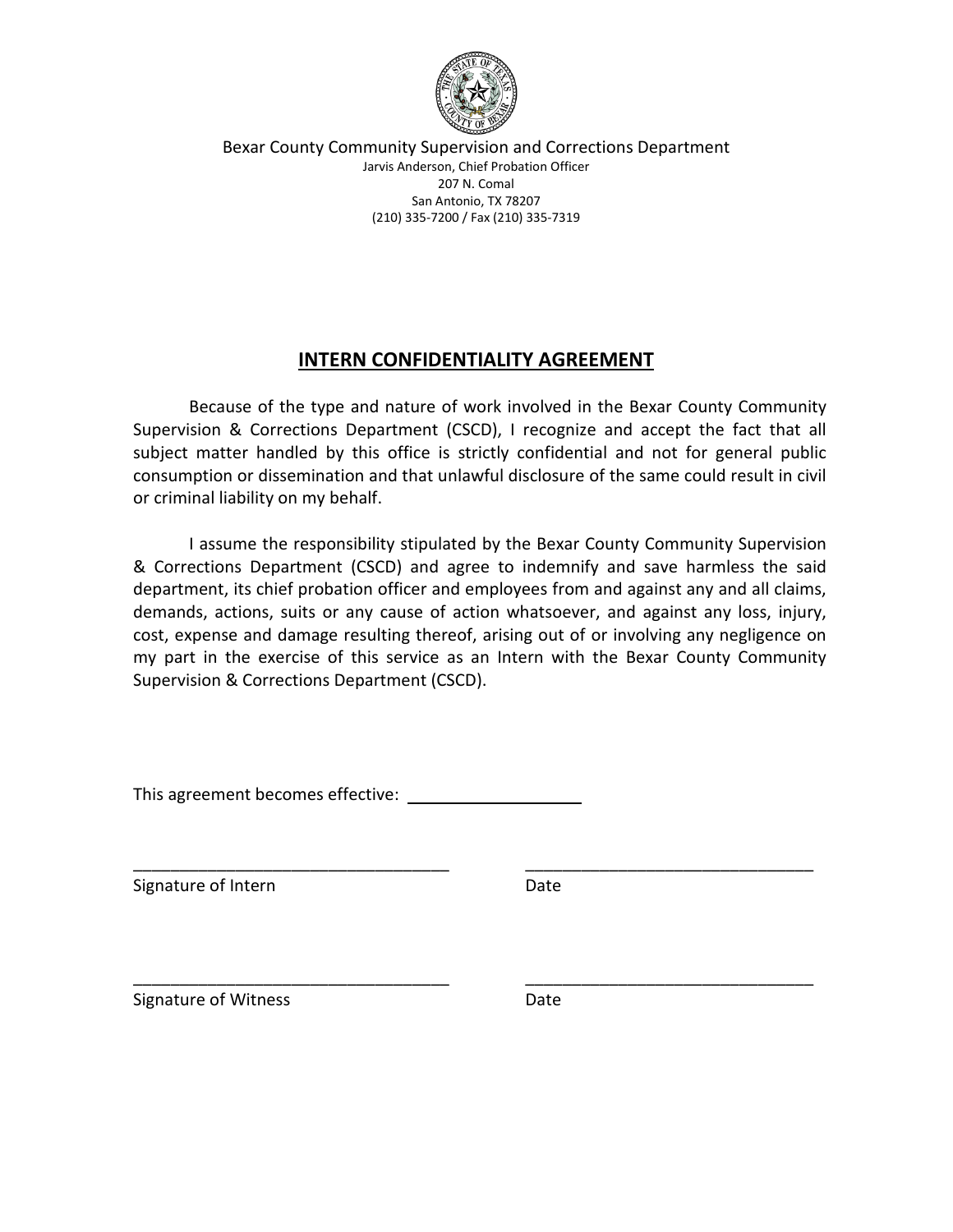

## **INTERN PROGRAM ACKNOWLEDGEMENT**

I, 1, 1. All the Bexar County of the Bexar County of the Bexar County services to the Bexar County Community Supervision & Corrections Department (CSCD). I am expected to perform a minimum of **5** hours per week as per the following schedule:

| <b>MONDAY</b>   | am/pm | to | am/m |
|-----------------|-------|----|------|
| <b>TUESDAY</b>  | am/pm | to | am/m |
| WEDNESDAY       | am/m  | to | am/m |
| <b>THURSDAY</b> | am/m  | to | am/m |
| <b>FRIDAY</b>   | am/m  | to | am/m |

I understand that I must report at the time assigned and will notify the department in advance whenever I am unable to report to my assigned work station. While at my assigned workstation, I am expected to conduct myself and dress in a professional manner. I agree to be cooperative, courteous, and reliable, obey all rules and follow given instructions. I understand that my participation does not guarantee future employment with the Bexar County CSCD.

I understand that as a participant in the Bexar County CSCD Internship Program, I am not entitled to any compensation or employment benefits. I also understand that there are inherent risks that I may encounter during the time of my participation in the Internship Program due to the nature of this profession.

I understand and hereby state that I fully agree to maintain confidentiality of all records and information, both written and verbal, which pertain to probationers/defendants within the Bexar County CSCD.

Failure to comply with the rules and procedures of this program will be cause for forfeiture of any future access to or participation in this program and/or possible future employment as a Bexar County CSCD employee.

Signature of Intern **Date** 

\_\_\_\_\_\_\_\_\_\_\_\_\_\_\_\_\_\_\_\_\_\_\_\_\_\_\_\_\_\_\_\_\_\_ \_\_\_\_\_\_\_\_\_\_\_\_\_\_\_\_\_\_\_\_\_\_\_\_\_\_\_\_\_\_\_

\_\_\_\_\_\_\_\_\_\_\_\_\_\_\_\_\_\_\_\_\_\_\_\_\_\_\_\_\_\_\_\_\_\_ \_\_\_\_\_\_\_\_\_\_\_\_\_\_\_\_\_\_\_\_\_\_\_\_\_\_\_\_\_\_\_

Signature of Witness **Date** Date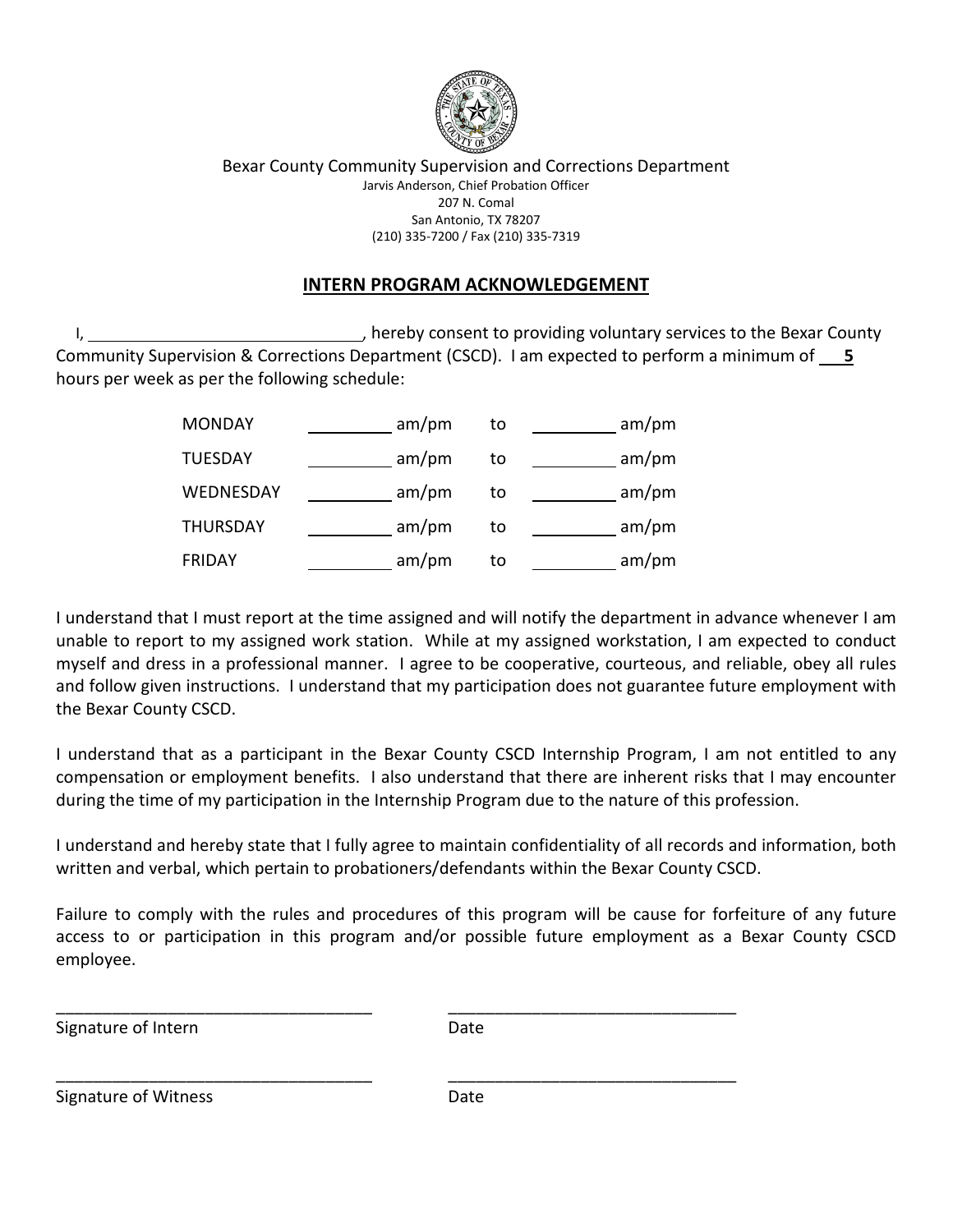

# **INTERN PROGRAM ACKNOWLEDGEMENT CONSENT FORM**

 I, , acknowledge that I am aware of the Bexar County CSCD Drug Free Workplace Policy. Further, I hereby consent to have the CSCD contract representative collect urine and breathe samples from me in connection with CSCD policy and to conduct the necessary laboratory tests to determine the presence or use of prohibited substances consistent with the department's policy. A positive screening result will terminate the Internship status with Bexar County CSCD.

Signature of Intern Date

\_\_\_\_\_\_\_\_\_\_\_\_\_\_\_\_\_\_\_\_\_\_\_\_\_\_\_\_\_\_\_\_\_\_ \_\_\_\_\_\_\_\_\_\_\_\_\_\_\_\_\_\_\_\_\_\_\_\_\_\_\_\_\_\_\_

\_\_\_\_\_\_\_\_\_\_\_\_\_\_\_\_\_\_\_\_\_\_\_\_\_\_\_\_\_\_\_\_\_\_ \_\_\_\_\_\_\_\_\_\_\_\_\_\_\_\_\_\_\_\_\_\_\_\_\_\_\_\_\_\_\_

Signature of Witness **Date**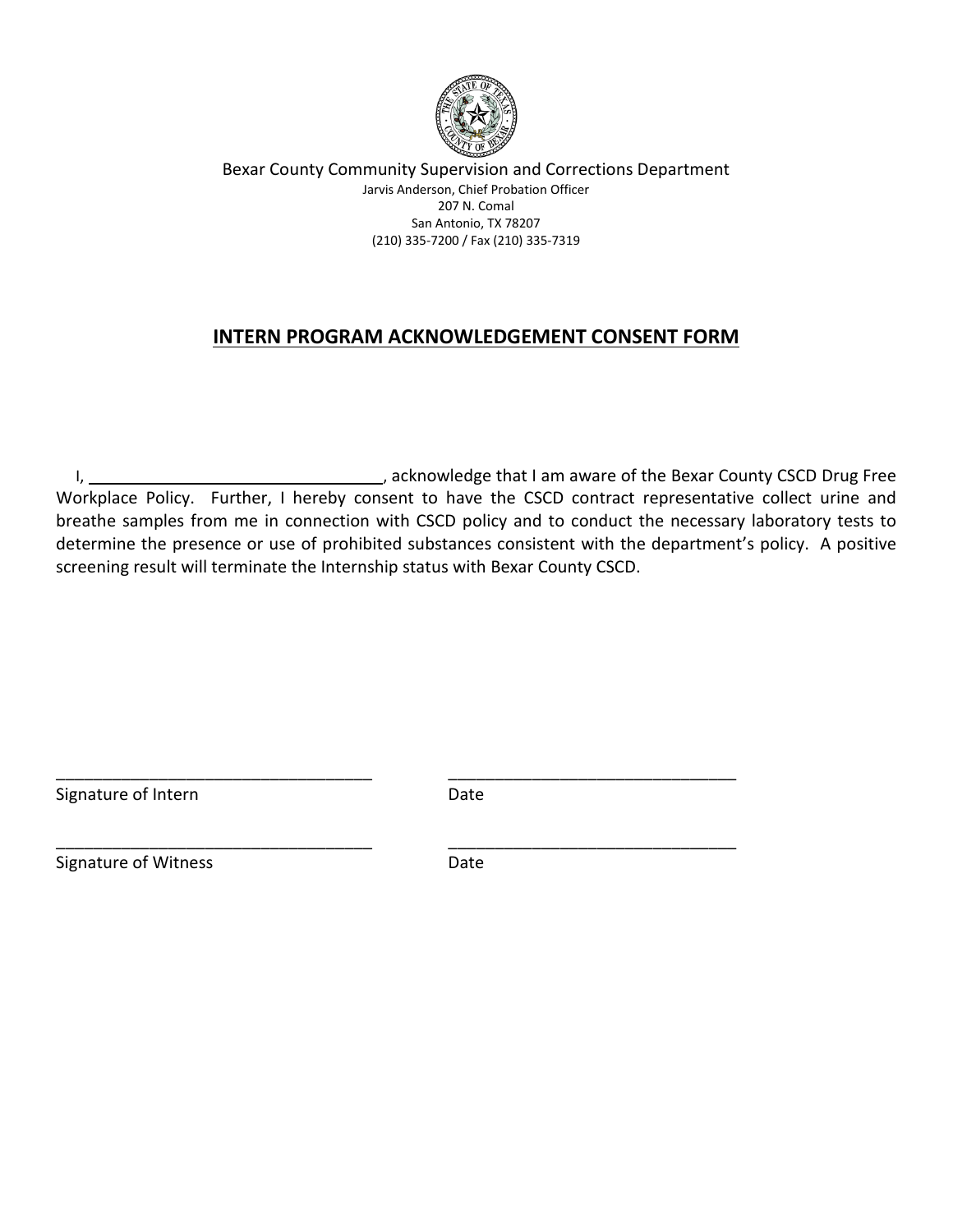

# **Bexar County CSCD Dress Guidelines**

### **PROFESSIONAL APPEARANCE:**

As representatives of the department, employees are encouraged to set and meet high standards both in performing quality work and in presenting a professional image to the public. Employees are expected to exercise regular hygiene care and dress and groom themselves in a neat and tasteful manner appropriate for the particular job being performed. Expensive clothes are not necessary, but a neat, well-groomed appearance and a courteous attitude are necessary in creating and maintaining a professional, favorable image of the department's work force. Employees who appear for work inappropriately dressed will be sent home and directed to return to work in proper attire. Under such circumstances, employees will not be compensated for time away from work.

#### 1. General Guidelines

It is the intent of these policy guidelines to allow for flexibility in dress when appropriate. However, employees should dress in a professional manner when dealing with the public and with clients.

#### 2. Appropriate Dress

- Men Traditional business attire includes, but is not limited to, suits, jackets, dress shirts (including denim), ties, dress slacks, casual slacks, sport shirts with collars, polo shirts, and dress or appropriate casual shoes.
- Women Traditional business attire includes, but is not limited to, suits, dresses, jackets, skirts (including dress denim), dress slacks, casual slacks, and dress or appropriate casual shoes.

#### 3. Inappropriate Dress

Below is a list of attire that is inappropriate for the workplace.

- T-shirts without collars Sunglasses
- Shirts with slogans and jokes, etc. Baseball-style Caps
- 
- 
- 
- Frayed, torn, or faded items office days only)
- Facial jewelry (except earrings for women) No tongue piercings.
- 
- 
- Sweat suits Shorts or skorts
- Halter tops/tube tops **•** Form fitted or revealing items
- Knit or stretch leggings  **Recreational shoes (except for casual**

When it is necessary for any employee to appear in court on behalf of the department, the employee shall comply with the following court dress standards:

- Men Acceptable business attire for men includes suits or sports coats, dress shirts with ties, dress slack, dress shoes, and must include dress socks. No earrings.
- Women Acceptable business attire for women include tailored dresses, suits, or skirts with dress shirts or blouses, only professional slacks with jackets or pantsuits, hosiery and dress shoes.

Friday is a dress down day, jeans are permitted with the exception of Friday Court Dockets or Hearings.

#### **\*\*\*\*\*INTERNS MUST WEAR DEPARTMENT ID BADGES AT ALL TIMES!!!! \*\*\*\***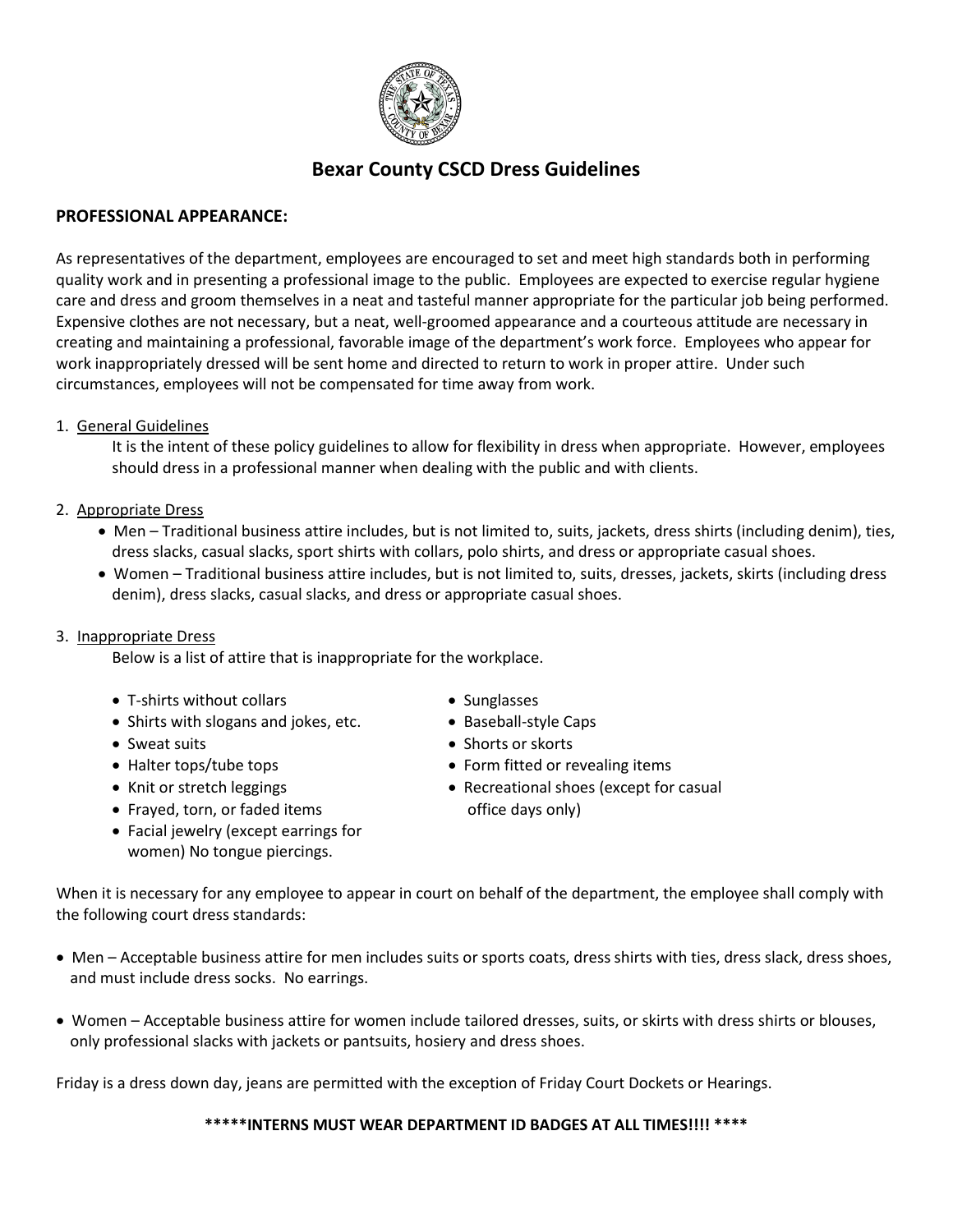

# **CRIMINAL RECORD CHECK**

Please fill out the following information:

| NAME: |  |
|-------|--|
| DOB:  |  |
| SSN:  |  |
| TDL#: |  |
| POB:  |  |
| HGT:  |  |
| HAIR: |  |
| EYES: |  |



On the application did applicant state if he/she had any type of convictions?

No No Yes, if so, explain.

Ran record check off of computer to include local, TCIC/NCIC, and Driver's License. Did anything come up?

No No Yes, if so, explain.

**SEE ATTACHED PRINT-OUTS**